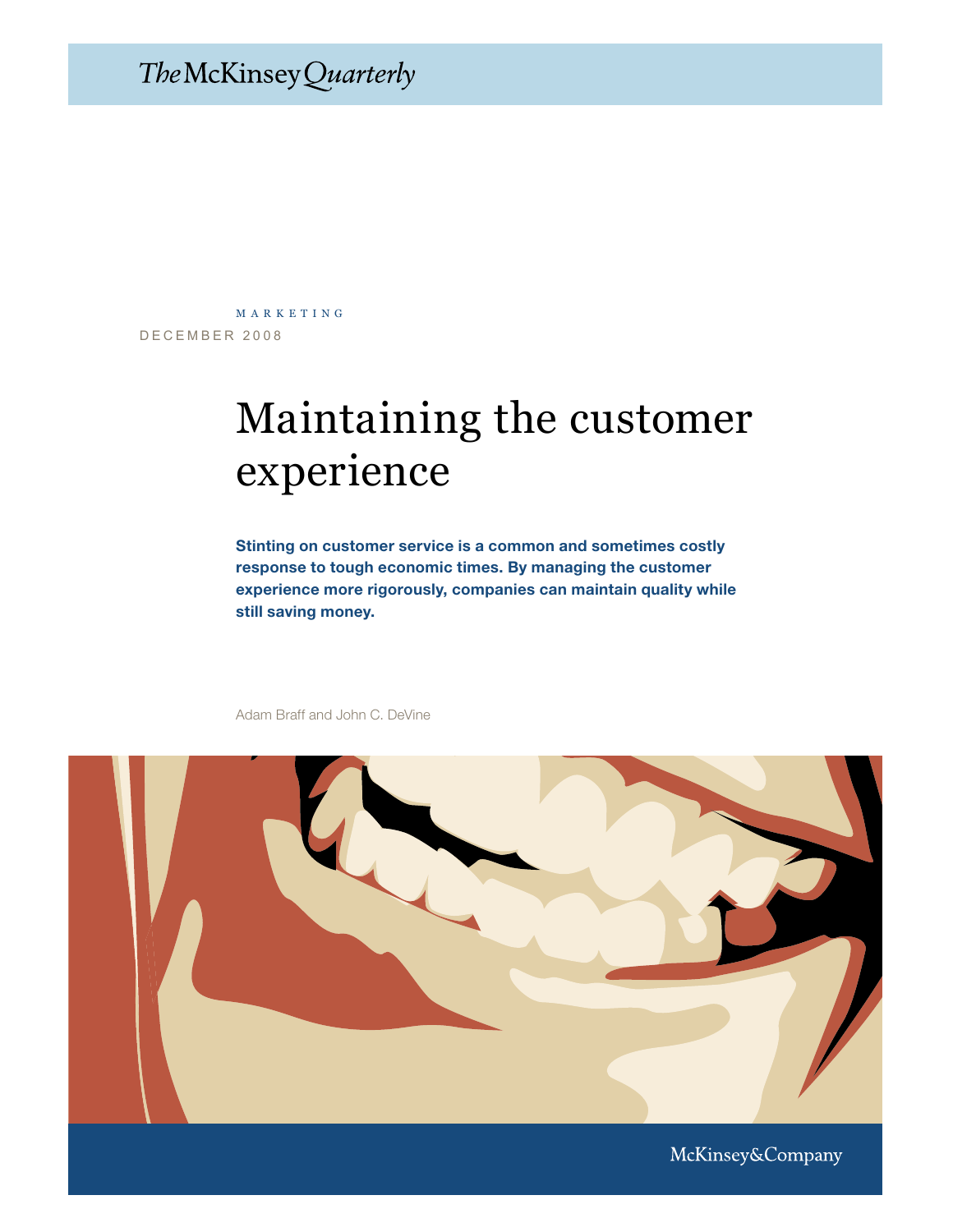The challenging economy is putting consumer companies such as airlines, banks, and retailers in the difficult position of cutting back the service levels that customers have come to expect in recent years. These companies are closing retail locations, reducing hours of operation, and making do with less staff in stores and call centers. Meanwhile, faced with rising costs, they are also increasing prices, either overtly or through fees. As a result, our customer experience research shows that satisfaction scores are reversing the upward trend of the past few years and actually dropping in a number of industries.

So it's not surprising that most executives think compromising service levels is a mistake. When we interviewed senior executives from 11 leading service delivery companies, all but one agreed that improving the customer experience is growing in importance to their companies, customers, and competitors.

How can consumer businesses make necessary investments in service while facing the pressure on revenues and costs? Our review of the companies with the best customer service records in ten industries suggests that one key is to minimize wasteful spending while learning to invest in the drivers of satisfaction. Specifically, companies should challenge their beliefs about service and test those beliefs analytically. Many will discover that long-held but seldom-reviewed assertions about what customers really want are wrong.

Consider service levels, specifically average time-to-answer, which is one of the most common metrics used in call centers. Service levels—often based on regulation or historical precedent—are set by call-center managers and then used to calculate staffing requirements. But service levels are challenging to maintain and costly to improve: raising them by 10 percent requires much more than a 10 percent increase in staff.

Companies that closely manage the customer experience have taken a rigorous approach to resetting service levels and, in some cases, are saving money without degrading them or customer satisfaction. In short, these companies have carefully measured the "breakpoints" to find their customers' true sensitivity to service level changes. One company, a wireless telecommunications services provider, found that its customers had two breakpoints at *X* and *Y* seconds on a call; answering the phone immediately (less than *X* seconds) produced delight, while leaving customers on hold for longer (more than *Y* seconds) produced strong dissatisfaction (exhibit). Although customers were fairly indifferent to service levels between *X* and *Y*, the company's average time to answer was only loosely managed between these two points.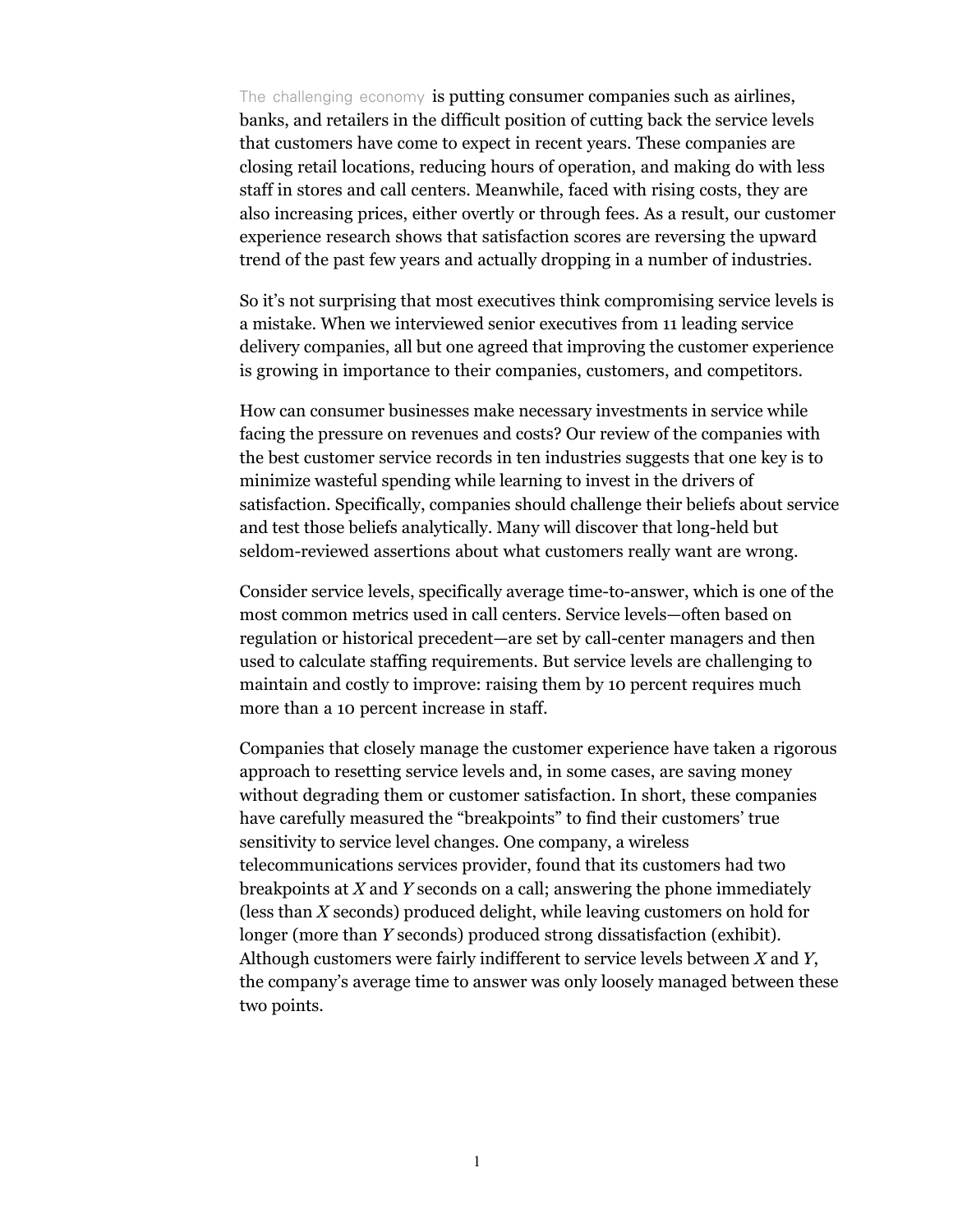EX HIBIT

#### The breaking point

Disguised example of a wireless telecommunications company



The company considered raising service levels to the "delight breakpoint" or reducing them to just above the "patience threshold." Customer-lifetime-value economics pointed to the second option: relaxing service levels but guarding against crossing the patience threshold. The drop in customer satisfaction was negligible, but the savings in staffing were significant, and the company ended up saving more than \$7 million annually—much of which was reinvested in improvements to its problem-resolution process.

This scenario isn't an isolated example. The same principles apply to setting up a new account, scheduling an appointment, answering a nonurgent e-mail, or having customers wait in line. In our experience, most companies that analyze their service levels carefully find that some wait times have become more important to customers than others and that overstaffing to hit service targets that customers don't care about is costing them money.

A second variety of overinvestment that we often see involves capital and technology. In one example, a bank scrutinized a costly ATM upgrade aimed at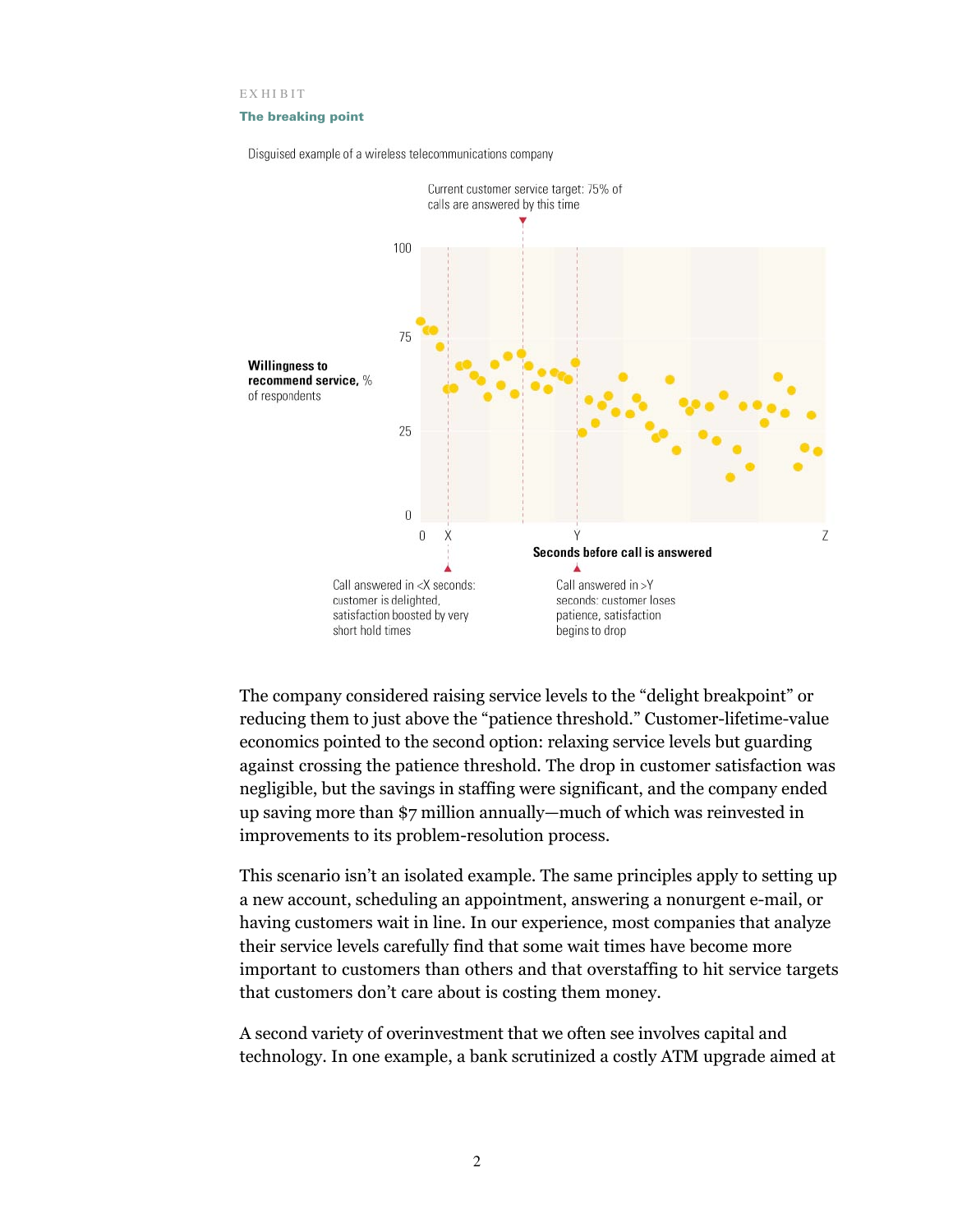improving the user interface and adding screening barriers around the machines to enhance user privacy. An analysis showed that the equipment was moderately important (driving 5 percent of overall satisfaction). Yet more mundane factors—the existence of enough ATMs and the consistent availability of cash in all machines—were not only about 50 percent more important to customers but also perceived by customers as a bigger problem for the bank. Consequently, the bank pulled the plug on its capital plan for ATM upgrades and redirected those funds into addressing accessibility issues and cash-out conditions.

Other good places to look for potential overinvestment include marketing campaigns (for example, offering to move a customer to a cheaper rate plan regardless of whether the customer says cost is a problem) and excessive use of bill credits and adjustments. The business case for these "customer delight treatments" can include unrealistic assumptions about how they will increase customer referrals and retention. And often, there is no business case.

Finding these savings requires rigor in customer experience analytics: the collection of customer-level data, matching survey responses to actual behavior, and statistical analysis that differentiates to the extent possible between correlation and causation. It also requires a willingness to question long-held internal beliefs reinforced through repetition by upper management. The executive in charge of the customer experience needs to have the courage to raise these questions, along with the instinct to look for ways to self-fund customer experience improvements. Sophisticated companies that figure out what matters most to customers, eliminate the investments that don't matter, and finance the ones that do will thrive—and may find themselves, when the economy returns to normal, with fewer competitors.

#### **About the Authors**

**Adam Braff** is a principal in McKinsey's Washington, DC, office, and **John DeVine** is a principal in the Seattle office.